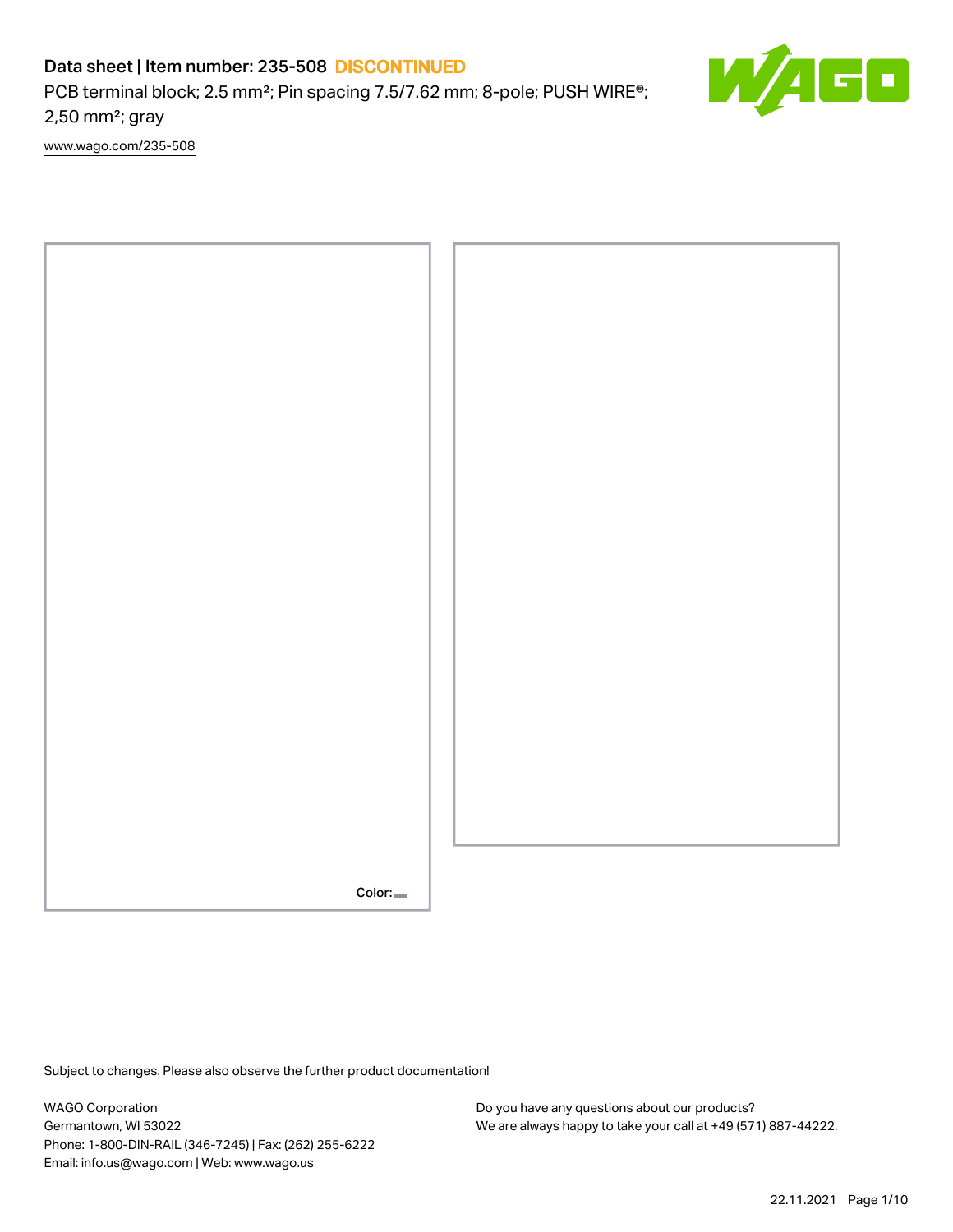

Dimensions in mm

 $L =$  (pole no. x pin spacing) + 1.5 mm

 $X$  This item has been discontinued and is no longer available as of 31.10.2016.

#### Item description

- $\blacksquare$  Low-profile terminal strips with screwdriver-actuated PUSH WIRE<sup>®</sup> termination
- **Push-in termination of solid conductors**
- $\blacksquare$ Double solder pins for high mechanical stability
- $\blacksquare$ Set to metric or inch pin spacing by compressing PCB terminal strips or pulling them apart

Subject to changes. Please also observe the further product documentation! Data

WAGO Corporation Germantown, WI 53022 Phone: 1-800-DIN-RAIL (346-7245) | Fax: (262) 255-6222 Email: info.us@wago.com | Web: www.wago.us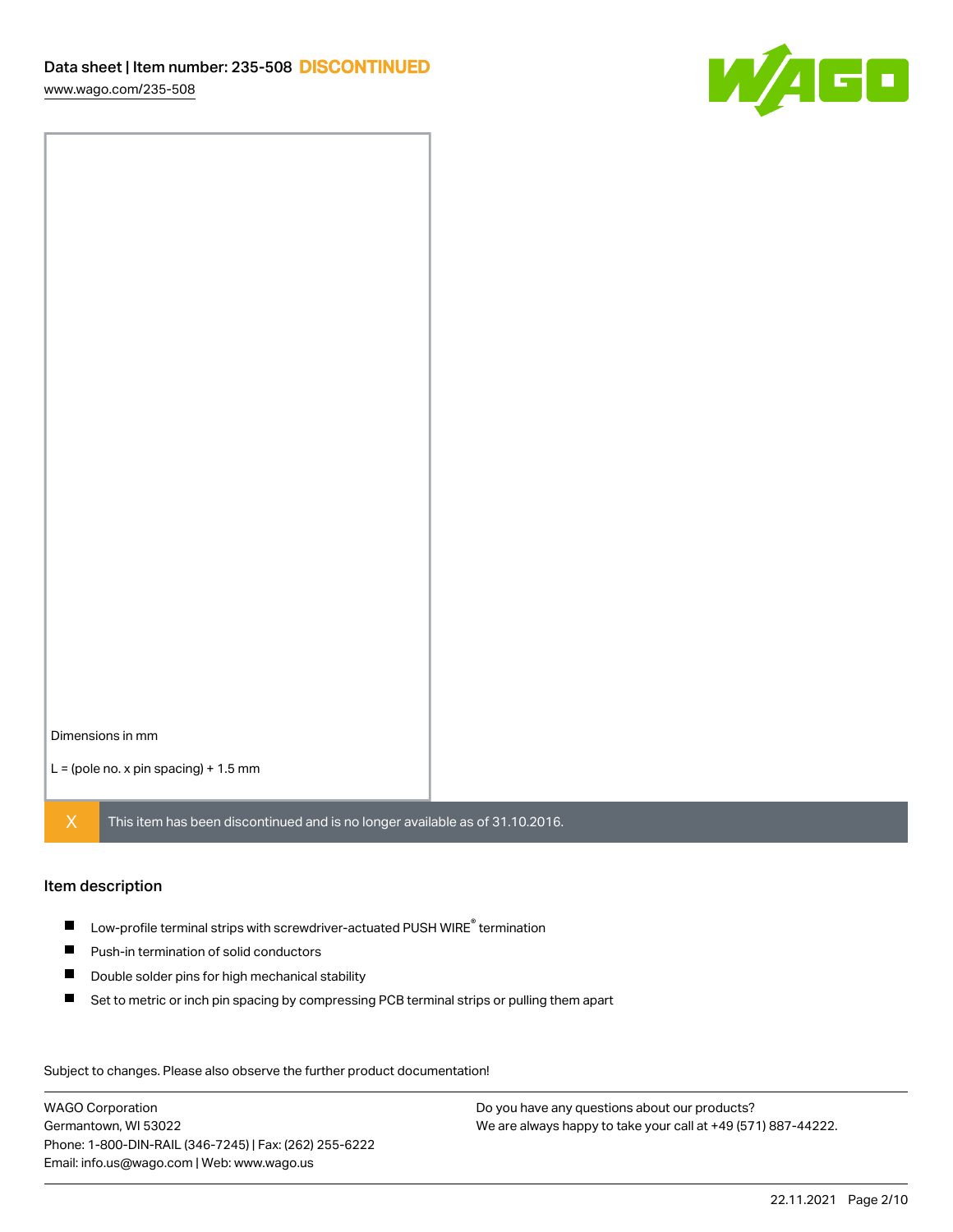Data



| <b>Notes</b> |                                                                                                                  |
|--------------|------------------------------------------------------------------------------------------------------------------|
| Variants:    | Other pole numbers                                                                                               |
|              | Other colors                                                                                                     |
|              | Terminal strips with 7.5/7.62 mm and 10/10.16 mm pin spacing                                                     |
|              | Mixed-color PCB connector strips                                                                                 |
|              | Direct marking                                                                                                   |
|              | Versions for Exi                                                                                                 |
|              | Other versions (or variants) can be requested from WAGO Sales or<br>configured at https://configurator.wago.com/ |

## Electrical data

### IEC Approvals

| Ratings per                 | IEC/EN 60664-1                                                        |
|-----------------------------|-----------------------------------------------------------------------|
| Rated voltage (III / 3)     | 400 V                                                                 |
| Rated surge voltage (III/3) | 6 <sub>kV</sub>                                                       |
| Rated voltage (III/2)       | 630 V                                                                 |
| Rated surge voltage (III/2) | 6 <sub>kV</sub>                                                       |
| Nominal voltage (II/2)      | 1000V                                                                 |
| Rated surge voltage (II/2)  | 6 <sub>kV</sub>                                                       |
| Rated current               | 24 A                                                                  |
| Legend (ratings)            | $(III / 2)$ $\triangle$ Overvoltage category III / Pollution degree 2 |

### UL Approvals

| Approvals per                  | <b>UL 1059</b> |
|--------------------------------|----------------|
| Rated voltage UL (Use Group B) | 300 V          |
| Rated current UL (Use Group B) | 10 A           |
| Rated voltage UL (Use Group D) | 300 V          |
| Rated current UL (Use Group D) | 10 A           |

### CSA Approvals

| Rated voltage CSA (Use Group B) | 300 V |
|---------------------------------|-------|
| Rated current CSA (Use Group B) |       |

#### Connection data

| Total number of connection points |  |
|-----------------------------------|--|
| Total number of potentials        |  |

Subject to changes. Please also observe the further product documentation!

| <b>WAGO Corporation</b>                                | Do you have any questions about our products?                 |
|--------------------------------------------------------|---------------------------------------------------------------|
| Germantown, WI 53022                                   | We are always happy to take your call at +49 (571) 887-44222. |
| Phone: 1-800-DIN-RAIL (346-7245)   Fax: (262) 255-6222 |                                                               |
| Email: info.us@wago.com   Web: www.wago.us             |                                                               |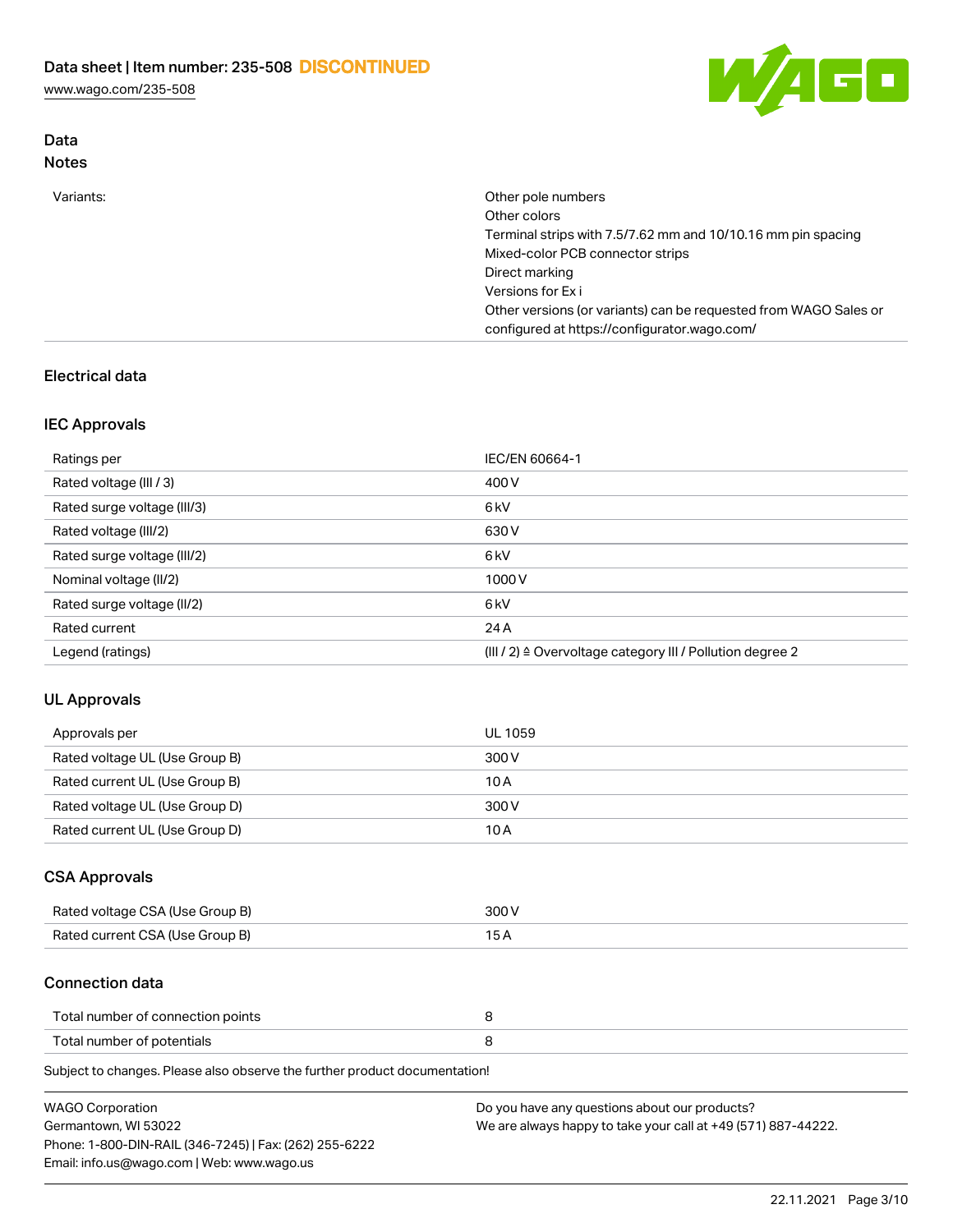

| Number of connection types |  |
|----------------------------|--|
| Number of levels           |  |

### Connection 1

| Connection technology                             | PUSH WIRE                              |
|---------------------------------------------------|----------------------------------------|
| Actuation type                                    | Operating tool                         |
| Solid conductor                                   | $0.5$ 2.5 mm <sup>2</sup> / 20  14 AWG |
| Fine-stranded conductor; with insulated ferrule   | $0.251.5$ mm <sup>2</sup>              |
| Fine-stranded conductor; with uninsulated ferrule | $0.251.5$ mm <sup>2</sup>              |
| Strip length                                      | $910$ mm / 0.35  0.39 inch             |
| Conductor connection direction to PCB             | 0°                                     |
| Number of poles                                   | 8                                      |
|                                                   |                                        |

## Physical data

| Pin spacing                          | 7.5/7.62 mm / 0.295/0.3 inch |
|--------------------------------------|------------------------------|
| Width                                | 61.5 mm / 2.421 inch         |
| Height                               | 12.8 mm / 0.504 inch         |
| Height from the surface              | 9.2 mm / 0.362 inch          |
| Depth                                | 12.5 mm / 0.492 inch         |
| Solder pin length                    | 3.6 <sub>mm</sub>            |
| Solder pin dimensions                | $0.8 \times 0.4$ mm          |
| Drilled hole diameter with tolerance | 1 <sup>(+0.1)</sup> mm       |

## PCB contact

| PCB Contact                         | THT                                      |
|-------------------------------------|------------------------------------------|
| Solder pin arrangement              | over the entire terminal strip (in-line) |
| Number of solder pins per potential |                                          |

### Material data

| Color                       | gray                                    |
|-----------------------------|-----------------------------------------|
| Material group              |                                         |
| Insulation material         | Polyamide (PA66)                        |
| Flammability class per UL94 | V <sub>0</sub>                          |
| Clamping spring material    | Chrome nickel spring steel (CrNi)       |
| Contact material            | Electrolytic copper ( $E_{\text{Cu}}$ ) |

Subject to changes. Please also observe the further product documentation!

| <b>WAGO Corporation</b>                                | Do you have any questions about our products?                 |
|--------------------------------------------------------|---------------------------------------------------------------|
| Germantown, WI 53022                                   | We are always happy to take your call at +49 (571) 887-44222. |
| Phone: 1-800-DIN-RAIL (346-7245)   Fax: (262) 255-6222 |                                                               |
| Email: info.us@wago.com   Web: www.wago.us             |                                                               |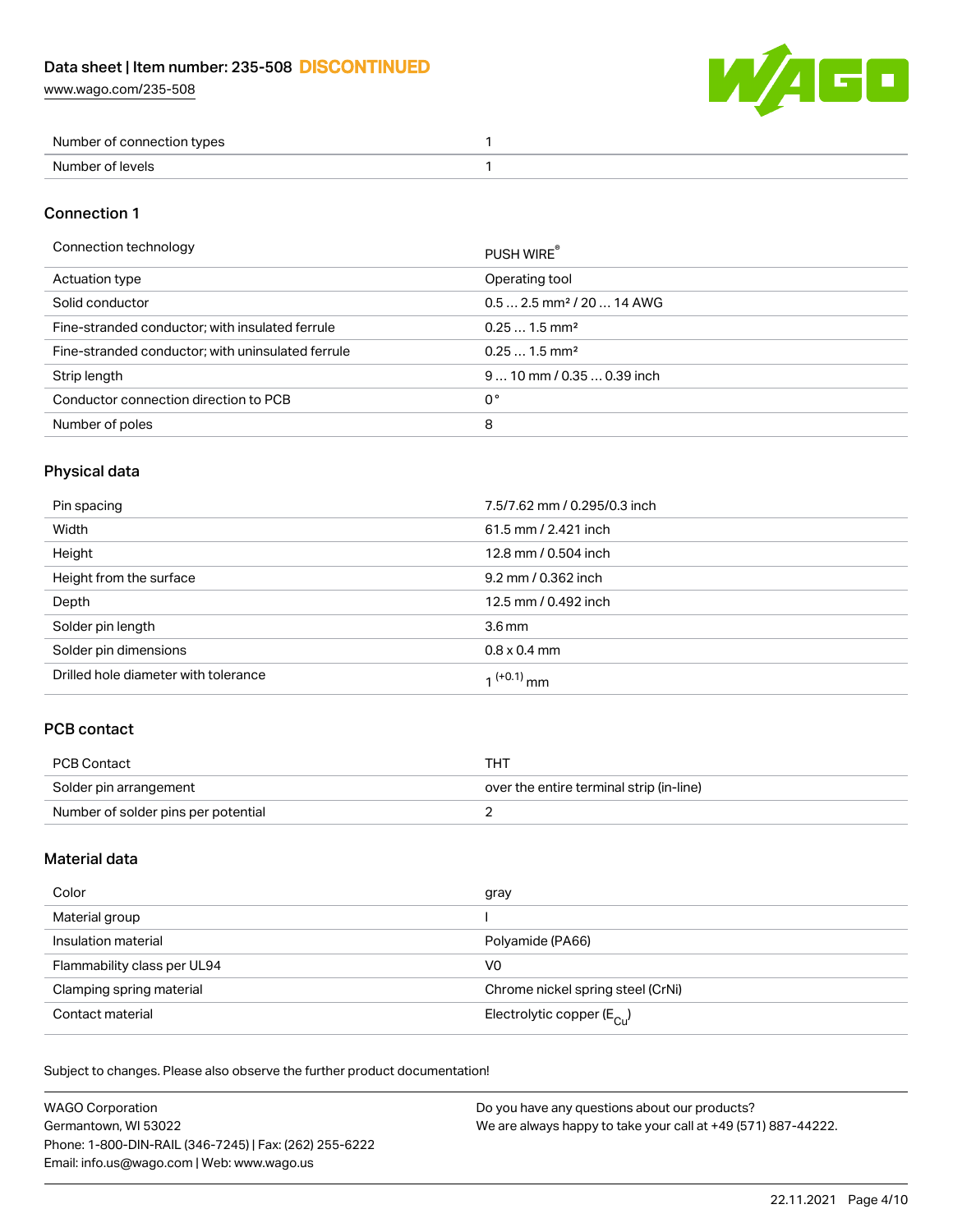[www.wago.com/235-508](http://www.wago.com/235-508)



| Contact plating | tin-plated |
|-----------------|------------|
| Fire load       | $0.124M$ J |
| Weight          | 6.7 a      |

#### Environmental requirements

Limit temperature range  $-60...+105$  °C

### Commercial data

| <b>Product Group</b>  | 4 (Printed Circuit) |
|-----------------------|---------------------|
| PU (SPU)              | 60 (15) Stück       |
| Packaging type        | box                 |
| Country of origin     | CН                  |
| <b>GTIN</b>           | 4044918830928       |
| Customs tariff number | 85369010000         |

### Approvals / Certificates

### Country specific Approvals

| Logo | Approval                                            | <b>Additional Approval Text</b> | Certificate<br>name   |
|------|-----------------------------------------------------|---------------------------------|-----------------------|
|      | <b>CCA</b><br>DEKRA Certification B.V.              | EN 60947                        | NTR NL-<br>7144       |
| KEMA | <b>CCA</b><br>DEKRA Certification B.V.              | EN 60947                        | 2149549.02            |
|      | <b>CCA</b><br>DEKRA Certification B.V.              | EN 60998                        | <b>NTR NL</b><br>6919 |
|      | <b>CCA</b><br>DEKRA Certification B.V.              | EN 60947-7-4                    | NTR NL-<br>7774       |
|      | <b>VDE</b><br>VDE Prüf- und Zertifizierungsinstitut | EN 60947                        | 40029328              |

Subject to changes. Please also observe the further product documentation!

WAGO Corporation Germantown, WI 53022 Phone: 1-800-DIN-RAIL (346-7245) | Fax: (262) 255-6222 Email: info.us@wago.com | Web: www.wago.us Do you have any questions about our products? We are always happy to take your call at +49 (571) 887-44222.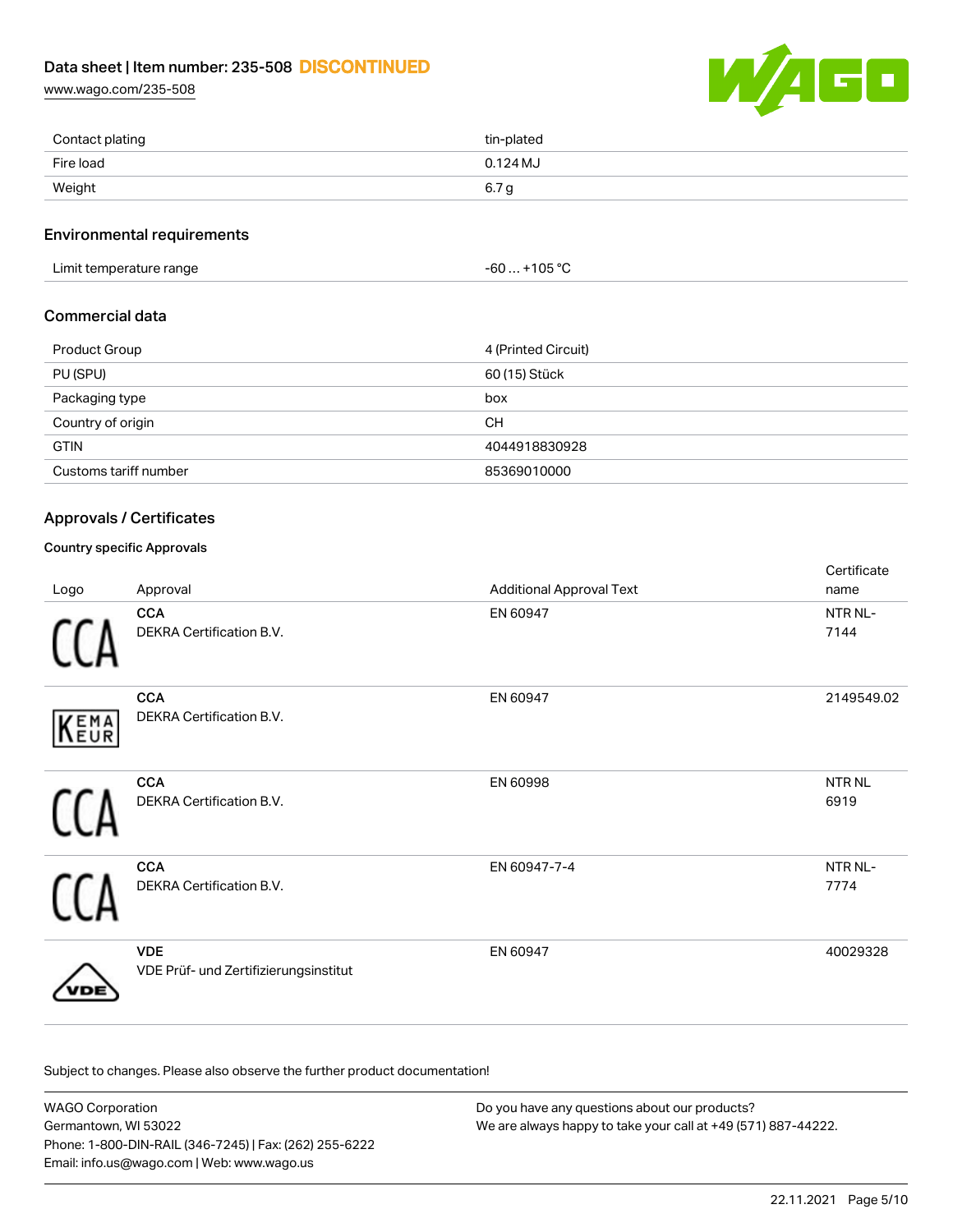

#### Ship Approvals

| Logo | Approval                                  | <b>Additional Approval Text</b> | Certificate<br>name               |
|------|-------------------------------------------|---------------------------------|-----------------------------------|
| ABS. | <b>ABS</b><br>American Bureau of Shipping |                                 | $19-$<br>HG1869876-<br><b>PDA</b> |
|      | <b>DNV GL</b>                             | $\overline{\phantom{0}}$        | TAE000016Z                        |
|      | Det Norske Veritas, Germanischer Lloyd    |                                 |                                   |

#### UL-Approvals

|        |                               |                                 | Certificate |
|--------|-------------------------------|---------------------------------|-------------|
| Logo   | Approval                      | <b>Additional Approval Text</b> | name        |
|        | UL                            | $\overline{\phantom{0}}$        | E45172      |
| J<br>◡ | UL International Germany GmbH |                                 |             |

## Optional accessories

| Ferrules<br>Ferrule |                                                                                                                        |                      |
|---------------------|------------------------------------------------------------------------------------------------------------------------|----------------------|
|                     |                                                                                                                        |                      |
|                     | Item no.: 216-101<br>Ferrule; Sleeve for 0.5 mm <sup>2</sup> / AWG 22; uninsulated; electro-tin plated; silver-colored | www.wago.com/216-101 |
|                     | Item no.: 216-104                                                                                                      |                      |
|                     | Ferrule; Sleeve for 1.5 mm <sup>2</sup> / AWG 16; uninsulated; electro-tin plated; silver-colored                      | www.wago.com/216-104 |
|                     | Item no.: 216-106                                                                                                      |                      |
|                     | Ferrule; Sleeve for 2.5 mm <sup>2</sup> / AWG 14; uninsulated; electro-tin plated; silver-colored                      | www.wago.com/216-106 |
| f                   | Item no.: 216-107                                                                                                      |                      |
|                     | Ferrule; Sleeve for 4 mm <sup>2</sup> / AWG 12; uninsulated; electro-tin plated                                        | www.wago.com/216-107 |
|                     | Item no.: 216-108                                                                                                      |                      |
|                     | Ferrule; Sleeve for 6 mm <sup>2</sup> / AWG 10; uninsulated; electro-tin plated; silver-colored                        | www.wago.com/216-108 |
|                     | Item no.: 216-109                                                                                                      |                      |
|                     | Ferrule; Sleeve for 10 mm <sup>2</sup> / AWG 8; uninsulated; electro-tin plated                                        | www.wago.com/216-109 |
|                     | Item no.: 216-102                                                                                                      |                      |
|                     | Ferrule; Sleeve for 0.75 mm <sup>2</sup> / AWG 20; uninsulated; electro-tin plated; silver-colored                     | www.wago.com/216-102 |
|                     | Item no.: 216-103                                                                                                      |                      |
|                     | Ferrule; Sleeve for 1 mm <sup>2</sup> / AWG 18; uninsulated; electro-tin plated                                        | www.wago.com/216-103 |
| I                   | Item no.: 216-110                                                                                                      |                      |

WAGO Corporation Germantown, WI 53022 Phone: 1-800-DIN-RAIL (346-7245) | Fax: (262) 255-6222 Email: info.us@wago.com | Web: www.wago.us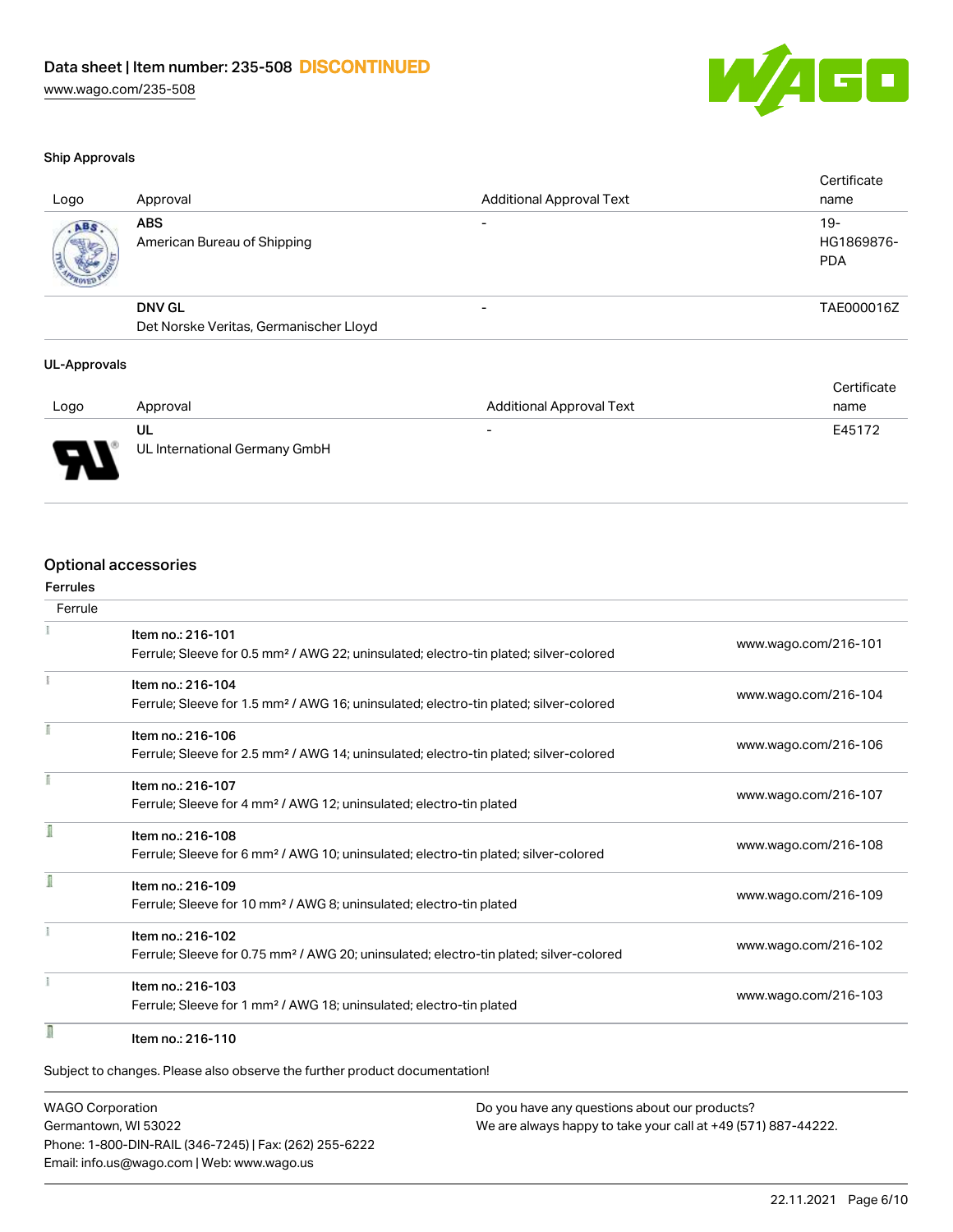[www.wago.com/235-508](http://www.wago.com/235-508)



|    | Ferrule; Sleeve for 16 mm <sup>2</sup> / AWG 6; uninsulated; electro-tin plated; metallic brown                                                                                    | www.wago.com/216-110 |
|----|------------------------------------------------------------------------------------------------------------------------------------------------------------------------------------|----------------------|
|    | Item no.: 216-123<br>Ferrule; Sleeve for 1 mm <sup>2</sup> / AWG 18; uninsulated; electro-tin plated; silver-colored                                                               | www.wago.com/216-123 |
|    | Item no.: 216-122<br>Ferrule; Sleeve for 0.75 mm <sup>2</sup> / AWG 20; uninsulated; electro-tin plated; silver-colored                                                            | www.wago.com/216-122 |
| I. | Item no.: 216-124<br>Ferrule; Sleeve for 1.5 mm <sup>2</sup> / AWG 16; uninsulated; electro-tin plated                                                                             | www.wago.com/216-124 |
|    | Item no.: 216-142<br>Ferrule; Sleeve for 0.75 mm <sup>2</sup> / 18 AWG; uninsulated; electro-tin plated; electrolytic copper; gastight<br>crimped; acc. to DIN 46228, Part 1/08.92 | www.wago.com/216-142 |
|    | Item no.: 216-132<br>Ferrule; Sleeve for 0.34 mm <sup>2</sup> / AWG 24; uninsulated; electro-tin plated                                                                            | www.wago.com/216-132 |
|    | Item no.: 216-121<br>Ferrule; Sleeve for 0.5 mm <sup>2</sup> / AWG 22; uninsulated; electro-tin plated; silver-colored                                                             | www.wago.com/216-121 |
|    | Item no.: 216-143<br>Ferrule; Sleeve for 1 mm <sup>2</sup> / AWG 18; uninsulated; electro-tin plated; electrolytic copper; gastight<br>crimped; acc. to DIN 46228, Part 1/08.92    | www.wago.com/216-143 |
|    | Item no.: 216-131<br>Ferrule; Sleeve for 0.25 mm <sup>2</sup> / AWG 24; uninsulated; electro-tin plated; silver-colored                                                            | www.wago.com/216-131 |
|    | Item no.: 216-141<br>Ferrule; Sleeve for 0.5 mm <sup>2</sup> / 20 AWG; uninsulated; electro-tin plated; electrolytic copper; gastight<br>crimped; acc. to DIN 46228, Part 1/08.92  | www.wago.com/216-141 |
|    | Item no.: 216-152<br>Ferrule; Sleeve for 0.34 mm <sup>2</sup> / AWG 24; uninsulated; electro-tin plated                                                                            | www.wago.com/216-152 |
| ۸  | Item no.: 216-203<br>Ferrule; Sleeve for 1 mm <sup>2</sup> / AWG 18; insulated; electro-tin plated; red                                                                            | www.wago.com/216-203 |
|    | Item no.: 216-206<br>Ferrule; Sleeve for 2.5 mm <sup>2</sup> / AWG 14; insulated; electro-tin plated; blue                                                                         | www.wago.com/216-206 |
|    | Item no.: 216-207<br>Ferrule; Sleeve for 4 mm <sup>2</sup> / AWG 12; insulated; electro-tin plated; gray                                                                           | www.wago.com/216-207 |
|    | Item no.: 216-202<br>Ferrule; Sleeve for 0.75 mm <sup>2</sup> / 18 AWG; insulated; electro-tin plated; gray                                                                        | www.wago.com/216-202 |
| x  | Item no.: 216-151<br>Ferrule; Sleeve for 0.25 mm <sup>2</sup> / AWG 24; uninsulated; electro-tin plated                                                                            | www.wago.com/216-151 |
| 1  | Item no.: 216-204<br>Ferrule; Sleeve for 1.5 mm <sup>2</sup> / AWG 16; insulated; electro-tin plated; black                                                                        | www.wago.com/216-204 |
|    | Item no.: 216-209<br>Ferrule; Sleeve for 10 mm <sup>2</sup> / AWG 8; insulated; electro-tin plated; red                                                                            | www.wago.com/216-209 |
|    |                                                                                                                                                                                    |                      |

Subject to changes. Please also observe the further product documentation!

WAGO Corporation Germantown, WI 53022 Phone: 1-800-DIN-RAIL (346-7245) | Fax: (262) 255-6222 Email: info.us@wago.com | Web: www.wago.us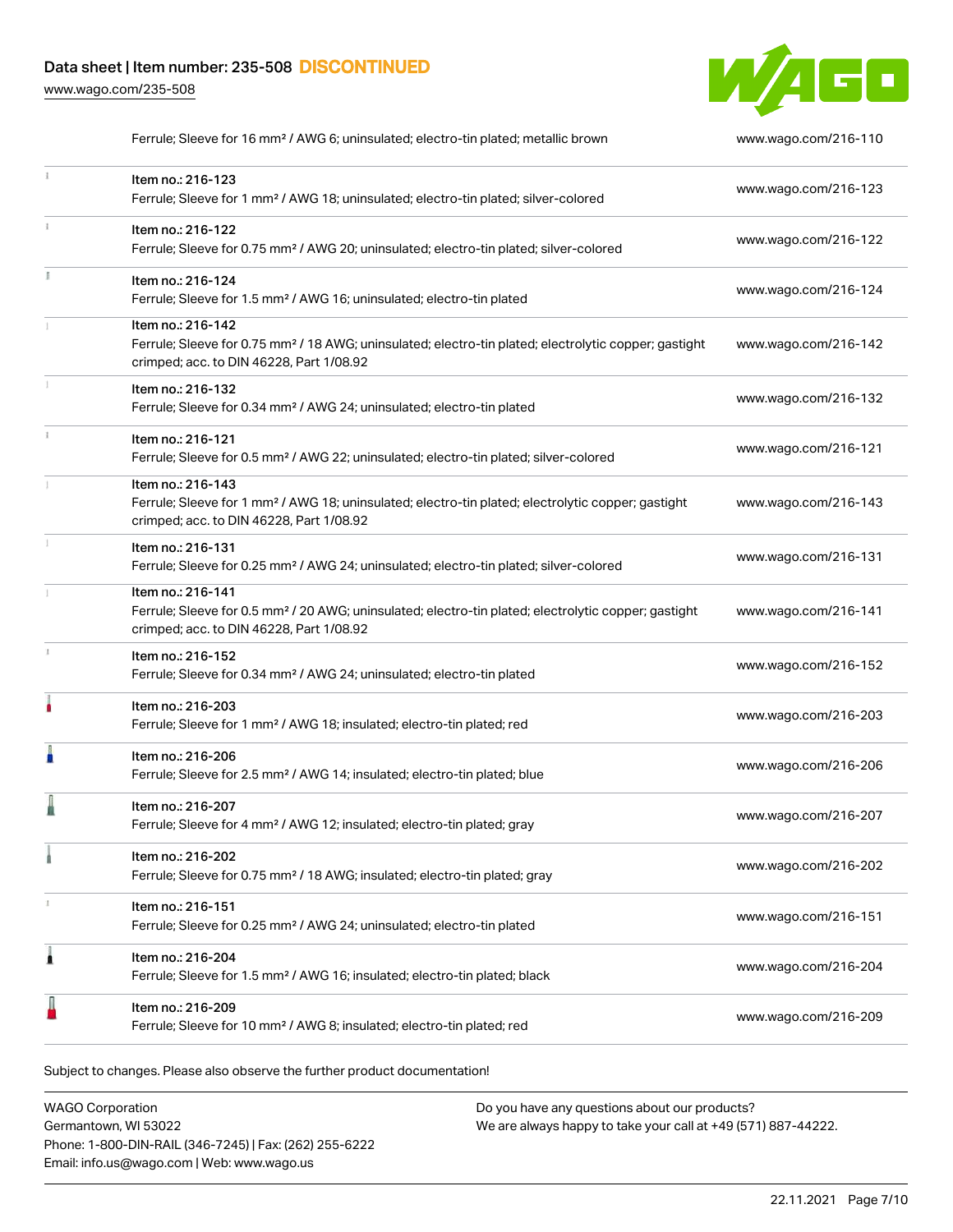Phone: 1-800-DIN-RAIL (346-7245) | Fax: (262) 255-6222

Email: info.us@wago.com | Web: www.wago.us

[www.wago.com/235-508](http://www.wago.com/235-508)



|                         | Item no.: 216-205<br>Ferrule; Sleeve for 2.08 mm <sup>2</sup> / AWG 14; insulated; electro-tin plated; yellow                                                                                              |                                                                                                                | www.wago.com/216-205 |
|-------------------------|------------------------------------------------------------------------------------------------------------------------------------------------------------------------------------------------------------|----------------------------------------------------------------------------------------------------------------|----------------------|
|                         | Item no.: 216-144<br>Ferrule; Sleeve for 1.5 mm <sup>2</sup> / AWG 16; uninsulated; electro-tin plated; electrolytic copper; gastight<br>crimped; acc. to DIN 46228, Part 1/08.92; silver-colored          |                                                                                                                | www.wago.com/216-144 |
|                         | Item no.: 216-208<br>Ferrule; Sleeve for 6 mm <sup>2</sup> / AWG 10; insulated; electro-tin plated; electrolytic copper; gastight crimped; www.wago.com/216-208<br>acc. to DIN 46228, Part 4/09.90; yellow |                                                                                                                |                      |
|                         | Item no.: 216-201<br>Ferrule; Sleeve for 0.5 mm <sup>2</sup> / 20 AWG; insulated; electro-tin plated; white                                                                                                |                                                                                                                | www.wago.com/216-201 |
|                         | Item no.: 216-223<br>Ferrule; Sleeve for 1 mm <sup>2</sup> / AWG 18; insulated; electro-tin plated; red                                                                                                    |                                                                                                                | www.wago.com/216-223 |
|                         | Item no.: 216-210<br>Ferrule; Sleeve for 16 mm <sup>2</sup> / AWG 6; insulated; electro-tin plated; electrolytic copper; gastight crimped; www.wago.com/216-210<br>acc. to DIN 46228, Part 4/09.90; blue   |                                                                                                                |                      |
|                         | Item no.: 216-241<br>Ferrule; Sleeve for 0.5 mm <sup>2</sup> / 20 AWG; insulated; electro-tin plated; electrolytic copper; gastight<br>crimped; acc. to DIN 46228, Part 4/09.90; white                     |                                                                                                                | www.wago.com/216-241 |
|                         | Item no.: 216-242<br>Ferrule; Sleeve for 0.75 mm <sup>2</sup> / 18 AWG; insulated; electro-tin plated; electrolytic copper; gastight<br>crimped; acc. to DIN 46228, Part 4/09.90; gray                     |                                                                                                                | www.wago.com/216-242 |
|                         | Item no.: 216-222<br>Ferrule; Sleeve for 0.75 mm <sup>2</sup> / 18 AWG; insulated; electro-tin plated; gray                                                                                                |                                                                                                                | www.wago.com/216-222 |
|                         | Item no.: 216-221<br>Ferrule; Sleeve for 0.5 mm <sup>2</sup> / 20 AWG; insulated; electro-tin plated; white                                                                                                |                                                                                                                | www.wago.com/216-221 |
|                         | Item no.: 216-224<br>Ferrule; Sleeve for 1.5 mm <sup>2</sup> / AWG 16; insulated; electro-tin plated; black                                                                                                |                                                                                                                | www.wago.com/216-224 |
|                         | Item no.: 216-243<br>Ferrule; Sleeve for 1 mm <sup>2</sup> / AWG 18; insulated; electro-tin plated; electrolytic copper; gastight crimped; www.wago.com/216-243<br>acc. to DIN 46228, Part 4/09.90; red    |                                                                                                                |                      |
|                         | Item no.: 216-244<br>Ferrule; Sleeve for 1.5 mm <sup>2</sup> / AWG 16; insulated; electro-tin plated; electrolytic copper; gastight<br>crimped; acc. to DIN 46228, Part 4/09.90; black                     |                                                                                                                | www.wago.com/216-244 |
|                         | Item no.: 216-263<br>Ferrule; Sleeve for 1 mm <sup>2</sup> / AWG 18; insulated; electro-tin plated; electrolytic copper; gastight crimped; www.wago.com/216-263<br>acc. to DIN 46228, Part 4/09.90; red    |                                                                                                                |                      |
|                         | Item no.: 216-246<br>Ferrule; Sleeve for 2.5 mm <sup>2</sup> / AWG 14; insulated; electro-tin plated; electrolytic copper; gastight<br>crimped; acc. to DIN 46228, Part 4/09.90; blue                      |                                                                                                                | www.wago.com/216-246 |
|                         | Item no.: 216-266<br>Ferrule; Sleeve for 2.5 mm <sup>2</sup> / AWG 14; insulated; electro-tin plated; electrolytic copper; gastight<br>crimped; acc. to DIN 46228, Part 4/09.90; blue                      |                                                                                                                | www.wago.com/216-266 |
|                         | Item no.: 216-264<br>Ferrule; Sleeve for 1.5 mm <sup>2</sup> / AWG 16; insulated; electro-tin plated; electrolytic copper; gastight                                                                        |                                                                                                                | www.wago.com/216-264 |
|                         | Subject to changes. Please also observe the further product documentation!                                                                                                                                 |                                                                                                                |                      |
| <b>WAGO Corporation</b> | Germantown, WI 53022                                                                                                                                                                                       | Do you have any questions about our products?<br>We are always happy to take your call at +49 (571) 887-44222. |                      |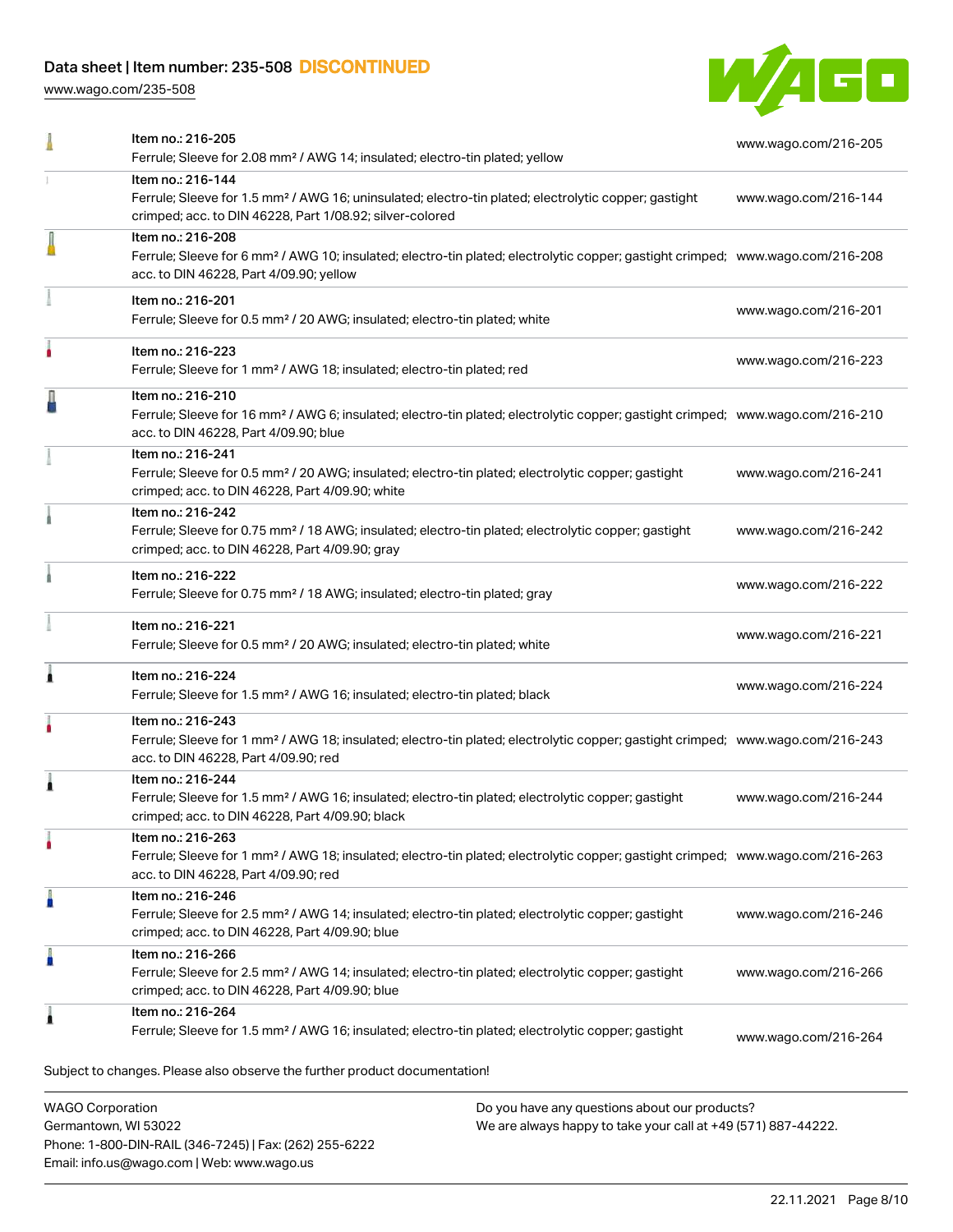[www.wago.com/235-508](http://www.wago.com/235-508)



crimped; acc. to DIN 46228, Part 4/09.90; black

|   | Item no.: 216-284<br>Ferrule; Sleeve for 1.5 mm <sup>2</sup> / AWG 16; insulated; electro-tin plated; electrolytic copper; gastight<br>crimped; acc. to DIN 46228, Part 4/09.90; black                     | www.wago.com/216-284 |
|---|------------------------------------------------------------------------------------------------------------------------------------------------------------------------------------------------------------|----------------------|
| A | Item no.: 216-286<br>Ferrule; Sleeve for 2.5 mm <sup>2</sup> / AWG 14; insulated; electro-tin plated; electrolytic copper; gastight<br>crimped; acc. to DIN 46228, Part 4/09.90; blue                      | www.wago.com/216-286 |
| I | Item no.: 216-287<br>Ferrule; Sleeve for 4 mm <sup>2</sup> / AWG 12; insulated; electro-tin plated; electrolytic copper; gastight crimped; www.wago.com/216-287<br>acc. to DIN 46228, Part 4/09.90; gray   |                      |
|   | Item no.: 216-262<br>Ferrule; Sleeve for 0.75 mm <sup>2</sup> / 18 AWG; insulated; electro-tin plated; electrolytic copper; gastight<br>crimped; acc. to DIN 46228, Part 4/09.90; gray                     | www.wago.com/216-262 |
|   | Item no.: 216-288<br>Ferrule; Sleeve for 6 mm <sup>2</sup> / AWG 10; insulated; electro-tin plated; electrolytic copper; gastight crimped; www.wago.com/216-288<br>acc. to DIN 46228, Part 4/09.90; yellow |                      |
|   | Item no.: 216-289<br>Ferrule; Sleeve for 10 mm <sup>2</sup> / AWG 8; insulated; electro-tin plated; electrolytic copper; gastight crimped; www.wago.com/216-289<br>acc. to DIN 46228, Part 4/09.90; red    |                      |
|   | Item no.: 216-301<br>Ferrule; Sleeve for 0.25 mm <sup>2</sup> / AWG 24; insulated; electro-tin plated; yellow                                                                                              | www.wago.com/216-301 |
|   | Item no.: 216-321<br>Ferrule; Sleeve for 0.25 mm <sup>2</sup> / AWG 24; insulated; electro-tin plated; yellow                                                                                              | www.wago.com/216-321 |
|   | Item no.: 216-322<br>Ferrule; Sleeve for 0.34 mm <sup>2</sup> / 22 AWG; insulated; electro-tin plated; green                                                                                               | www.wago.com/216-322 |
| l | Item no.: 216-267<br>Ferrule; Sleeve for 4 mm <sup>2</sup> / AWG 12; insulated; electro-tin plated; electrolytic copper; gastight crimped; www.wago.com/216-267<br>acc. to DIN 46228, Part 4/09.90; gray   |                      |
|   | Item no.: 216-302<br>Ferrule; Sleeve for 0.34 mm <sup>2</sup> / 22 AWG; insulated; electro-tin plated; light turquoise                                                                                     | www.wago.com/216-302 |
|   |                                                                                                                                                                                                            |                      |

#### Downloads

**Documentation** 

#### Additional Information

| Technical explanations | 2019 Apr 3 | pdf    | Download |
|------------------------|------------|--------|----------|
|                        |            | 2.0 MB |          |

#### Installation Notes

#### Conductor termination

Subject to changes. Please also observe the further product documentation!

WAGO Corporation Germantown, WI 53022 Phone: 1-800-DIN-RAIL (346-7245) | Fax: (262) 255-6222 Email: info.us@wago.com | Web: www.wago.us